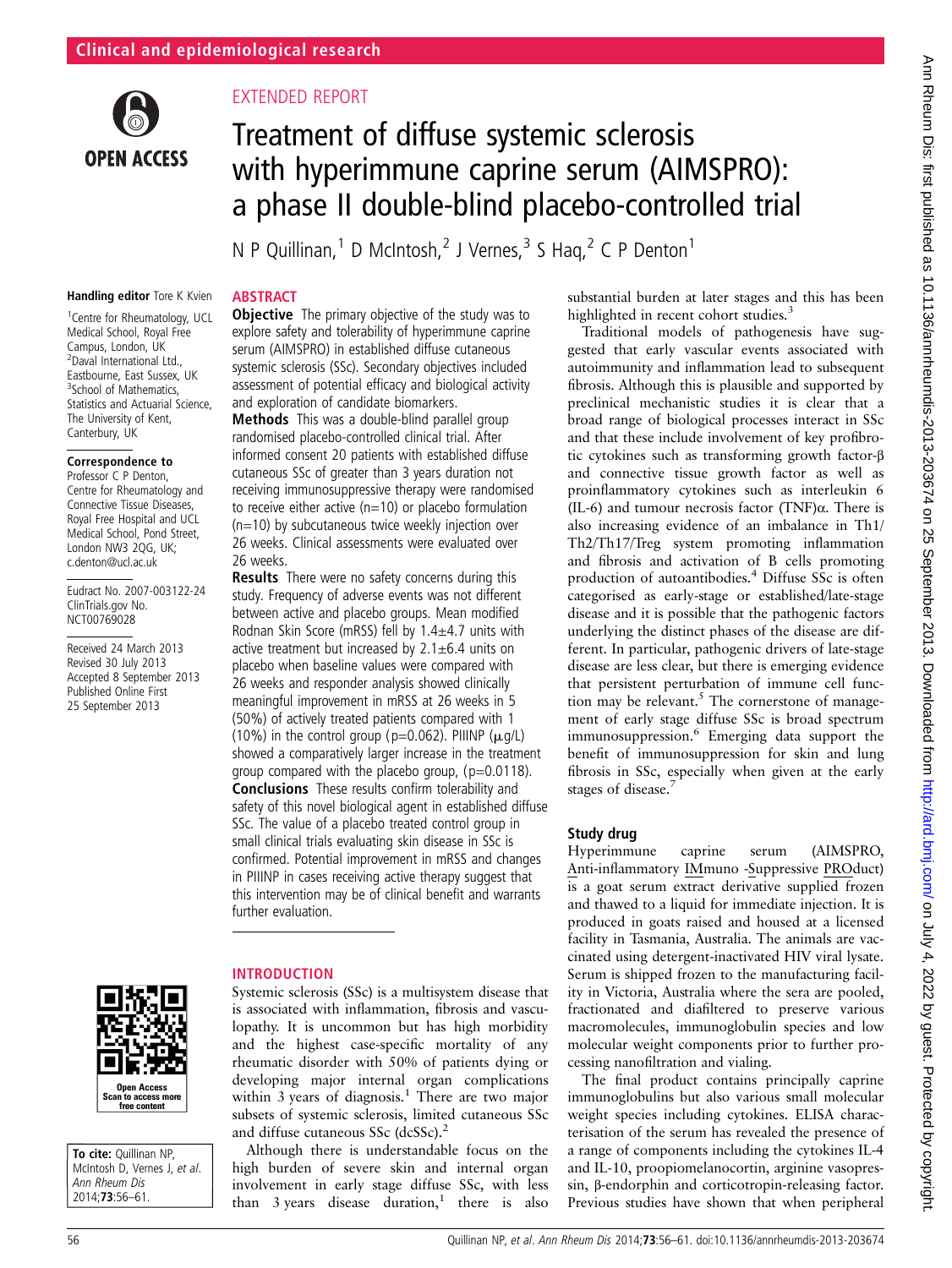blood mononuclear cells are isolated and incubated with serial dilutions of AIMSPRO, raw hyperimmune serum and heat-inactivated sera induced the release of IL-10 in vitro. Studies in patients with multiple sclerosis and chronic inflammatory demyelinating polyneuropathy have shown a sodium channel opening effect, which is thought to be one of several potential mechanisms of action of this novel medication.8

#### PATIENTS AND METHODS

#### Study design

The primary objective of this double blind, placebo controlled parallel group study was to assess safety and feasibility of using this novel agent in late-stage dcSSc. The secondary objectives were assessment of possible treatment effect (using clinical outcomes such as modified Rodnan Skin Score (mRSS), SSc Health Assessment Questionnaire Disability Index (SSc HAQ-DI) and Short Form 36 (SF-36) quality of life questionnaire) and the exploration of candidate biomarkers (such as von Willebrand factor (vWF), serum IL-2 receptor (sIL-2R), PIIINP, as well as multiplex analysis of serum and plasma). The study was approved by the local Ethics Committee. At completion of the blinded phase all subjects were offered 26 weeks of treatment with AIMSPRO on a compassionate basis and efficacy and safety end points were evaluated at 52 weeks.

#### Study patients

This was a single-centre double-blind placebo-controlled study conducted at the Royal Free London NHS Foundation Trust, London, UK. Eligible patients were recruited from outpatient clinics and chart reviews. We treated 10 subjects with established dcSSc using hyperimmune goat serum and compared outcome over 6 months with 10 control subjects receiving placebo. Subjects were randomised to receive 1 ml study drug or placebo subcutaneously twice weekly for 6 months. The first two doses of medication were administered in the study centre under supervision at week 0, day 0 and week 0, day 3. Subjects were followed for 26 weeks with additional safety visits occurring at weeks 2, 6, 14, 20 and a final safety visit at week 52 (6 months after the end of the double-blind phase).

The major inclusion criteria were: fulfilling the 1980 Preliminary classification criteria for systemic sclerosis.<sup>9</sup> Clinical classification of diffuse SSc (LeRoy criteria)<sup>2</sup> and at least 3 years duration since the first non-Raynaud's manifestation of SSc.

The exclusion criteria were: use of a putative diseasemodifying drug within 1 month of screening, patients receiving previous administrations of AIMSPRO or those with a history of known allergy to animal proteins.

#### Concomitant medication

Throughout the study period, all medications were kept stable where possible. Medications contraindicated during the treatment phase included other investigational drugs, other biological therapies or immunosuppressive agents. Sodium channel blocking agents such as anticonvulsant medications were also contraindicated. Medications that were allowed during treatment phase included prednisolone up to 10 mg/day, and medications for treatment of Raynaud's phenomenon.

#### Clinical assessments

For evaluation of skin thickness, the 17-site mRSS was used, with each site assessed on a scale of 0–3 with a maximum score of 51. For individual subjects, clinically meaningful change in skin score was defined as greater than 4 skin score units and at least 20% change in overall mRSS, as described previously.<sup>10</sup>

The same assessor performed all assessments for the duration of the trial ensuring a standardised approach. Additional mRSS data from 26-week unblinded administration were also available and this provided additional opportunities for exploratory analysis of AIMSPRO in cases that had previously received placebo. Pulmonary function and echocardiogram were performed using standard techniques. All subjects completed SSc-HAQ,<sup>11</sup> SF-36, neuropathic pain visual analogue scale (VAS) and UK functional score  $12$  (an 11-item 4-grade questionnaire, developed specifically to assess functional capacity in scleroderma patients) questionnaires at baseline visit, week 6 and week 26. In addition, exploratory clinical assessments such as Medical Research Council sum score (an assessment of muscle power), sniff nasal inspiratory pressure (SNIP, an assessment of respiratory muscle function) and the R-R interval (a surrogate marker of autonomic dysfunction) were performed at the same time points.

#### Laboratory assessments

Serum and plasma samples were taken at each visit to assess safety and for exploratory biomarker analyses. These followed the template of recent expert consensus regarding exploratory biomarker studies in SSc trials.<sup>13</sup> Serum amino terminal propeptide of type III collagen (PIIINP), a marker of fibrosis, sIL-2R, a marker of inflammation, vWF, a marker of vasculopathy were analysed using standard ELISA assays by Quest Diagnostics, California, USA, under good clinical practice (GCP) conditions.

#### Adverse events

All subjects were monitored for adverse events (AEs) occurring after screening, even if they had not received study drug. Serious AEs (SAEs) occurring after the first injection and up to 6 months after the last injection were documented and reported to the sponsor and medical monitor within 24 h.

#### Statistical analysis

Key measures of efficacy in this study were change in SSc HAQ-DI from baseline to week 26, change in mRSS from baseline to week 26, the change in the UK Function Score from baseline to week 26 and the change in SF-36 scales from baseline to week 26. Change in HAQ-DI and mRSS analysed as a continuous variable were the prespecified efficacy end points. Responder frequency analysis for mRSS was also included post hoc to capture clinically meaningful change in mRSS.

Inferential testing has been performed to compare groups in the change from baseline to each post-treatment visit. Two-sided p values <0.05 were considered statistically significant. A mixed models repeated measures analysis was performed on the data in the first instance. In some cases the mixed models algorithm could not converge, so a standard repeated measures analysis of variance was performed. The use of the mixed models repeated measures also allowed the calculation of probabilities for the adjusted mean change value tested against a standard value of zero, whereas the repeated measures analysis of variance does not calculate those probabilities, but does provide the 95% CI. Other analyses included a responder frequency analysis to capture individual patient data within the more variable cohort changes in mean mRSS. The unconditional z-pooled test was used to analyse responder frequency analysis, as recommended by Lydersen et  $al^{14}$ .

## RESULTS

# Study cohort

Twenty-two subjects were screened and there were two screen failures. Twenty subjects were enrolled into the study, all of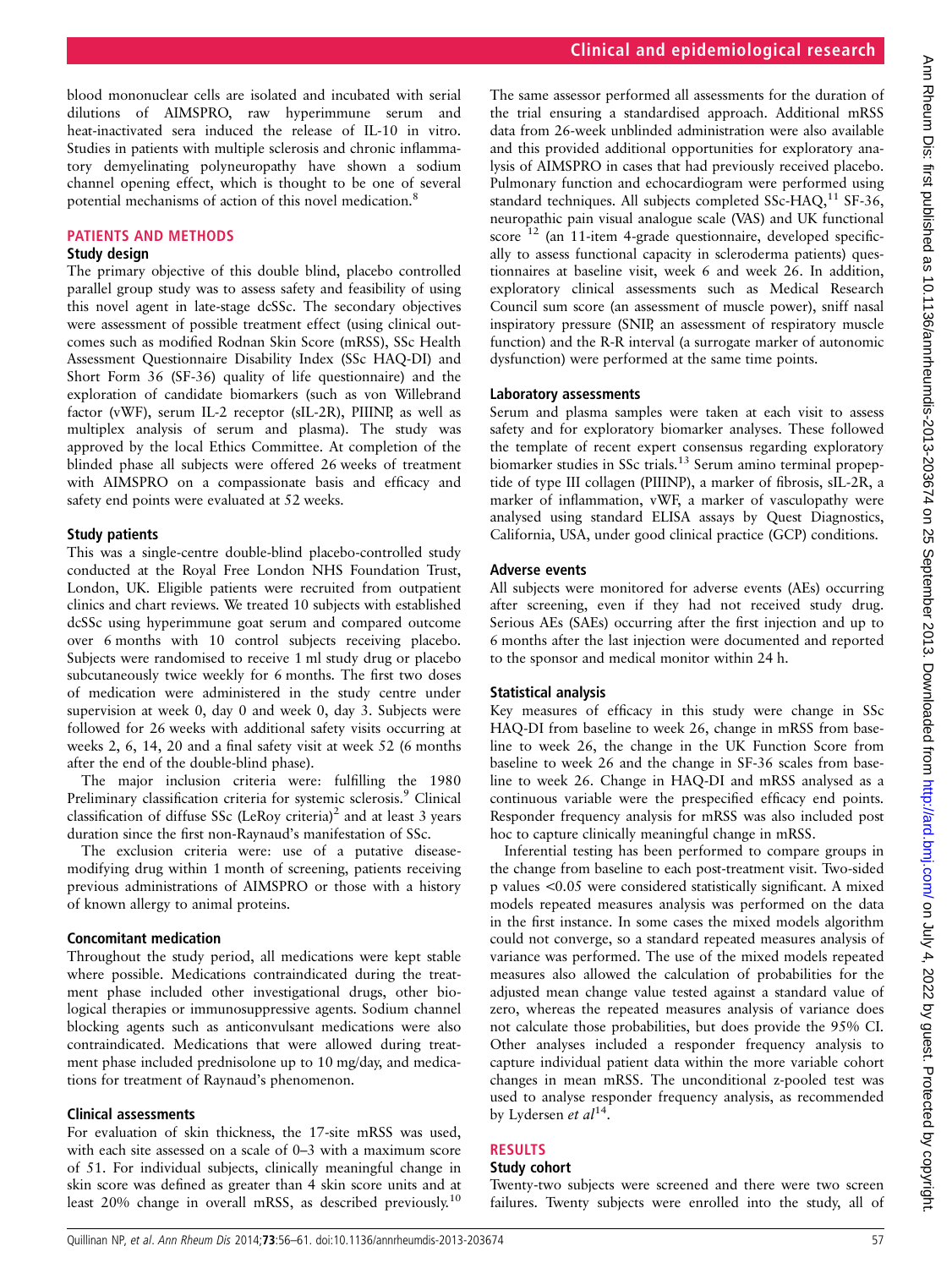| Table 1 | Demographics of the study cohort |  |
|---------|----------------------------------|--|
|---------|----------------------------------|--|

| <b>Characteristic</b>       |                       |           | <b>AIMSPRO</b> | <b>Placebo</b> |
|-----------------------------|-----------------------|-----------|----------------|----------------|
| Age (years)                 |                       | n         | 10             | 10             |
|                             |                       | Mean (SD) | 53.3 (12.66)   | 53.6 (13.23)   |
|                             |                       | Min, Max  | 35, 75         | 29, 77         |
|                             |                       | Median    | 55.7           | 57.2           |
| Weight (Kg)                 |                       | n         | 10             | 10             |
|                             |                       | Mean (SD) | 75.80 (20.531) | 70.00 (14.765) |
|                             |                       | Min, Max  | 51, 123        | 52, 98         |
|                             |                       | Median    | 75.50          | 70.00          |
| Height (m)                  |                       | n.        | 10             | 10             |
|                             |                       | Mean (SD) | 1.64(0.089)    | 1.63(0.083)    |
|                             |                       | Min, Max  | 1.5, 1.8       | 1.5, 1.8       |
|                             |                       | Median    | 1.64           | 1.62           |
| Body mass index ( $kg/m2$ ) |                       | n.        | 10             | 10             |
|                             |                       | Mean (SD) | 27.93 (5.484)  | 26.47 (4.976)  |
|                             |                       | Min, Max  | 21.8, 36.7     | 20.1, 32.5     |
|                             |                       | Median    | 27.66          | 26.75          |
| Gender                      | Male                  | $n$ (%)   | 1(10.0)        | 1(10.0)        |
|                             | Female                | $n$ (%)   | 9(90.0)        | 9(90.0)        |
| Race                        | Caucasian             | $n$ (%)   | 8(80.0)        | 9(90.0)        |
|                             | Asian                 | $n$ (%)   | 2(20.0)        | 0(0.0)         |
|                             | Other                 | $n$ (%)   | 0(0.0)         | 1(10.0)        |
| Smoking status              | Non-smoker            | $n$ (%)   | 5(50.0)        | 7(70.0)        |
|                             | Ex-smoker             | $n$ (%)   | 4(40.0)        | 3(30.0)        |
|                             | <b>Current smoker</b> | $n$ (%)   | 1(10.0)        | 0(0.0)         |
| Number of pack years        | <b>Current smoker</b> | n         | $\mathbf{1}$   | 0(0.0)         |
|                             |                       | Mean (SD) | 5.3            | 0(0.0)         |
|                             |                       | Min, Max  | 5, 5           | 0(0.0)         |
|                             |                       | Median    | 5.3            | 0(0.0)         |
|                             | Ex-smoker             | n.        | $\overline{3}$ | $\overline{3}$ |
|                             |                       | Mean (SD) | 14.0 (15.39)   | 14.5 (20.02)   |
|                             |                       | Min, Max  | 1, 31          | 1, 38          |
|                             |                       | Median    | 10.0           | 5.0            |

whom received at least one dose of study medication. Of these, 17 completed the study and there were 3 withdrawals. None were lost to follow-up. Demographic characteristics of the cohort are summarised in table 1 and disease characteristics at baseline are outlined in table 2. These features were as expected for a cohort of subjects with established diffuse SSc.

| <b>Parameter</b>        | Placebo $(n=10)$ | AIMSPRO (n=10) |
|-------------------------|------------------|----------------|
| Disease duration, years |                  |                |
| Mean (SD)               | 10.95(5.5)       | 10.21(8.5)     |
| Median                  | 10.9             | 7.99           |
| Min, Max                | 3.7, 20          | 3, 33          |
| mRSS                    |                  |                |
| Mean (SD)               | 13.2(4.7)        | 16.9(9.1)      |
| Median                  | 12.5             | 12.0           |
| Min, Max                | 7, 22            | 6, 31          |
| Autoantibodies, no. (%) |                  |                |
| Antitopoisomerase       | 4(40)            | 2(20)          |
| RNA Polymerase III      | 3(30)            | 5(50)          |
| Other                   | 3(30)            | 3(30)          |

### Safety and adverse events

All subjects in both groups had at least one AE and AEs were frequent in both groups in keeping with the high morbidity of the disease. There were numerically more AEs in the placebo group compared with the treatment group (though it did not reach statistical significance), 154 in the placebo group and 139 in the treatment group. This supports a conclusion that the study drug was safe and well tolerated, although a larger study would be needed to explore if AEs are significantly less than for placebo. Details of AEs are provided in table 3.

The most commonly reported AEs were injection site reactions, cutaneous or musculoskeletal-related issues (such as skin itching, joint pains and ischaemic digital ulcers) and infections.

| Table 3 Summary of adverse events (AEs)             |         |                |
|-----------------------------------------------------|---------|----------------|
| <b>Parameter</b>                                    | Placebo | <b>AIMSPRO</b> |
| Total number of AFs                                 | 154     | 139            |
| Possibly/probably related to study medication       | 18      | 12             |
| Number of patients reporting grade 3/4 AEs (severe) | 5       | 4              |
| Number of mild AEs                                  | 59      | 59             |
| Number of moderate AFs                              | 84      | 76             |
| Number of severe AFs                                | 11      | 4              |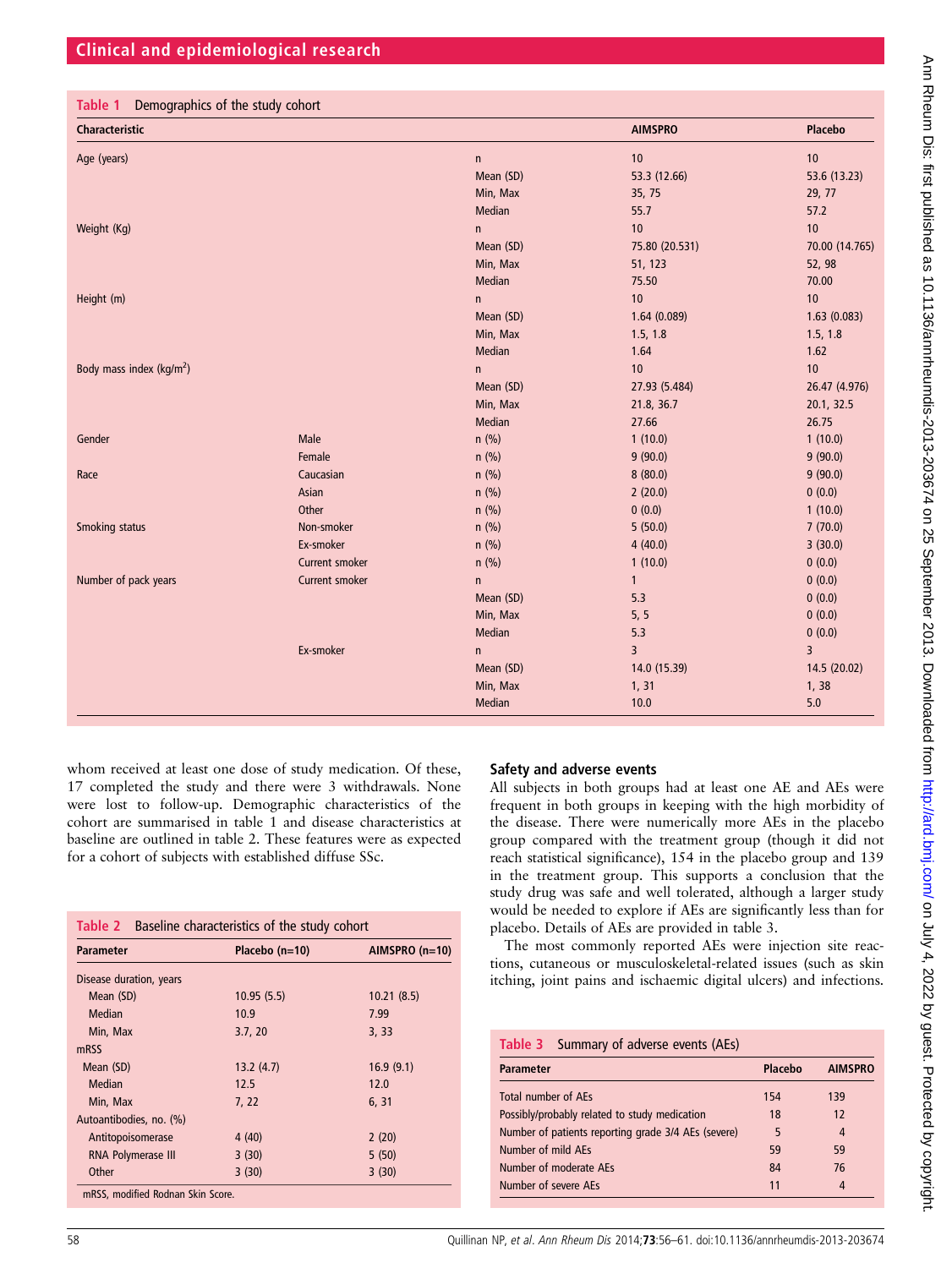| Table 4 Summary of serious adverse events (SAEs) |  |
|--------------------------------------------------|--|
|                                                  |  |

| <b>Parameter</b>                            | Placebo                              | <b>AIMSPRO</b>                 |
|---------------------------------------------|--------------------------------------|--------------------------------|
| Number of subjects reporting<br><b>SAEs</b> | 3                                    | 3                              |
| Total number of SAEs                        | 6                                    | 4                              |
| Withdrawal due to AEs and<br><b>SAEs</b>    | $\overline{\phantom{0}}$             | 1                              |
| SAE by organ system                         | Intestinal obstruction<br>$\times 2$ | Cerebral infarct               |
|                                             | Panenteric dysmotility               | Pulmonary embolus              |
|                                             | Viral meningitis                     | <b>Atrial fibrillation</b>     |
|                                             | Pyelonephritis                       | Respiratory tract<br>infection |
|                                             | Ischaemic digital ulcer              |                                |

Transient injection site reactions occurred in both groups, but were more common in the treatment group. The frequency of other AEs was similar in both groups. There were no statistically significant differences in the safety laboratory values throughout the study and no differences were noted between the groups in vital signs, physical examination, electrocardiography or echocardiography.

There were six SAEs in three patients in the placebo group and four SAEs in three patients in the treatment group. Two patients in the placebo group and one in the treatment group withdrew due to AEs or SAEs. There were no deaths during the course of the study. Details of SAEs are provided in table 4.

#### Changes in skin score

We first analysed the difference from baseline score to 26 weeks as an outcome variable, and the difference between the groups using Student t test and corresponding CIs. Using this approach,

analysis for the primary data shows mean mRSS fell by  $1.4 \pm 4.7$ units with active treatment but worsened by  $2.1 \pm 6.4$  units on placebo ( $p=0.181$ , unpaired t test) when baseline values were compared with 26 weeks.

Because some cases demonstrated clinically meaningful improvement in mRSS, we proceeded to post hoc analysis of responder frequency in active and placebo treated subjects. In the active treatment group one (10%) patient had at least 20% improvement from baseline in mRSS at week 6, and the number had increased to five (50.0%) at week 26. In contrast the placebo group had a greater proportion of patients (four patients; 40.0%) with response at week 6, and fewer patients (one patient; 10.0%) at week 26. The difference between groups at week 26 showed a strong trend towards statistical significance  $(p=0.062)$  by the unconditional z-pooled test, figure 1A. To extend these skin score data we undertook further analysis from an extended dataset, for patients receiving AIMSPRO on a compassionate basis for 26 weeks after completion of the double-blind phase of the study. These data are generally supportive of the trend for improvement seen in the blinded phase. Thus, skin score data were available for seven additional cases treated for 26 weeks with AIMSPRO, and from three cases that chose not to take the drug but that were observed for a further 26 weeks off treatment. For this larger patient group the change in MRSS between baseline and 26 weeks was −2.00±1.03 for those treated with AIMSPRO  $(n=17)$  and  $+2.39\pm1.64$  in those not receiving active therapy  $(n=13)$ . Using Student t test and corresponding CIs, this difference reached statistical significance ( $p=0.025$ ), although the limitations of open label data and a post hoc analysis must be considered.

#### Other outcomes

Mean $\pm$ SD for HAQ-DI at baseline was 1.2 $\pm$ 0.07 for the active group and  $1.6 \pm 0.63$  for the placebo group and at 26 weeks it



Figure 1 Improvement in modified Rodnan Skin Score (mRSS) and in neuropathic pain visual analogue scale (VAS) from baseline to week 26 in active treatment arm. (A) There was an increase in mean mRSS in the placebo treated subjects and improvement in those receiving active therapy. This did not reach statistical significance but changes were driven by the larger number of cases on active treatment that showed clinically meaningful improvement in mRSS during the trial (>4 skin score units and 20% of baseline mRSS). The lines marked in bold show cases with significant improvement on active treatment or placebo. Responder frequency analysis showed a strong trend in favour of active treatment (p=0.062). (B) Neuropathic pain VAS showed a significant difference between groups at week 26 with an improvement in the treatment group and no significant change in the placebo group.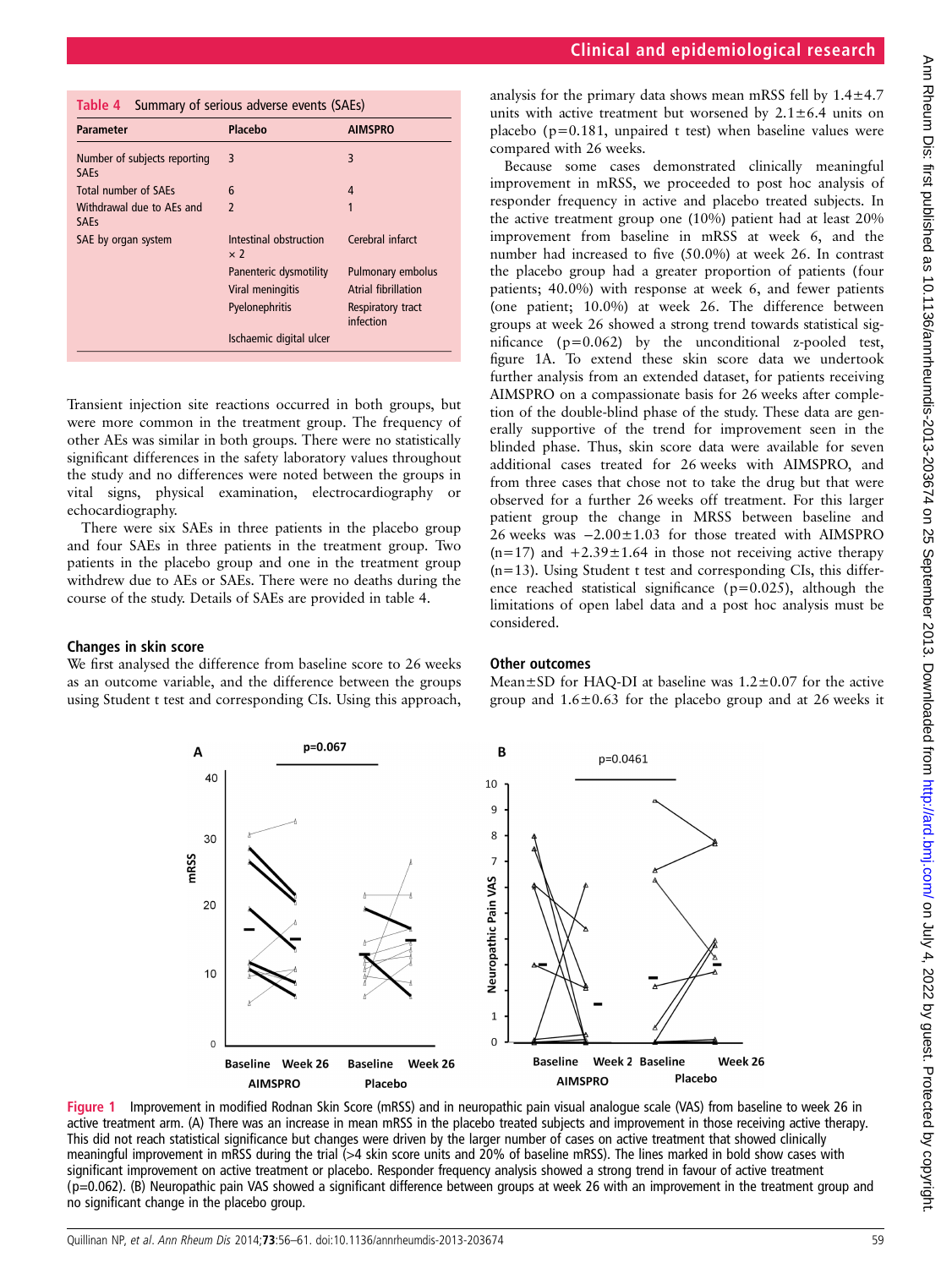

Figure 2 Graphical representation of change from baseline to week 26 for candidate serum biomarkers. There were no statistically significant changes in von Willebrand factor (vWF; A) or sIL-2R (panel B) between baseline and end of study. However, PIIINP (C) showed significant increase in the active treatment arm compared with the placebo group. This novel observation may reflect increased connective tissue remodelling in late-stage SSc cases receiving active treatment as it occurs in the context of improvement in average skin score.

was  $1.2 \pm 0.98$  for the active group and  $1.6 \pm 0.55$  for the placebo group( $p=0.47$ ). There was no statistically significant difference between the groups for any of the other parameters of SSc HAQ (including patient global VAS), physician global VAS ( $p=0.35$ ) or the UK functional score ( $p=0.52$ ).

In the eight domains of SF-36, the only domain to show some change was Role Physical, which showed a worsening in the placebo group and maintenance or stabilisation in the treatment group between baseline and week 26, with a trend to significance between the groups (p=0.07). The Medical Research Council sum score, SNIP and R–R interval did not show any statistically significant differences between the treatment groups. Neuropathic pain VAS showed a significant difference between groups at week 26 with an improvement in the treatment group and no change in the placebo group,  $p=0.0461$ , figure 1B.

Lung function indices showed a trend of benefit for active treatment compared with the placebo group for those variables that reflect respiratory effort (forced vital capacity and forced expiratory volume in one second). However when background disease was taken into account, there was no significant difference between the two treatment groups. Carbon monoxide transfer factor and total lung capacity did not change during the study.

#### Serum biomarkers

There were no statistically significant changes in vWF and sIL-2R between the two groups comparing baseline to week 26. However, PIIINP  $(\mu g/L)$  showed a comparatively larger increase in the treatment group compared with the placebo group; treatment group baseline  $6.9 \pm 3.8$ , 26 weeks  $15.4 \pm 10.1$ , placebo group baseline  $5.3 \pm 2.4$ , 26 weeks  $5.6 \pm 2.7$ , p=0.0118, figure 2.

#### **DISCUSSION**

The primary objective of this study was to show safety and feasibility of using this novel agent in dcSSc, a complex multisystem autoimmune disease. The results of our study confirm that this drug is safe and well tolerated. AEs were frequent and there were more AEs and SAEs in the placebo group, but this was not statistically significant. None of the SAEs was deemed to be due to the study medication. Late stage disease was chosen because it provides a robust platform for safety analysis through the likely burden of disease and facilitated a placebo-controlled study design. The secondary objective was to explore potential efficacy. For skin score, a responder analysis showed significant benefit in the active treatment arm and a trend for improvement in mean skin score during the blinded phase of the study, and significant improvement when those receiving open label active therapy after the placebo controlled phase, analysed after unblinding. These data are reminiscent of improvement in skin score that was also observed in the treatment group in patients with late stage dcSSc in the oral collagen trial, $5$  another novel immunomodulatory therapy.

The biological basis for any treatment effect from AIMSPRO is unclear at this stage and may be complex. However, data suggest a direct immunomodulatory effect that includes modulation of serum levels of relevant cytokines such as IL-10 (SH, personal communication). Previous studies have suggested that modulation of IL-10 activity may be one of the relevant effects of this agent and we confirmed that levels of IL-10 were significantly reduced at 6 weeks after starting AIMSPRO compared with placebo (data not shown). In addition, AIMSPRO contains immunoglobulins and this may be relevant in that there are some reports suggesting that immunoglobulins may be of benefit in cases of SSc.<sup>15</sup>

Other interesting results include an improvement in neuropathic pain VAS in the treatment group which is in keeping with the potential sodium channel effect of this treatment. Pain is a major morbidity in SSc and is consistently ranked highly as a patient reported outcome and component of the SSc-HAQ.